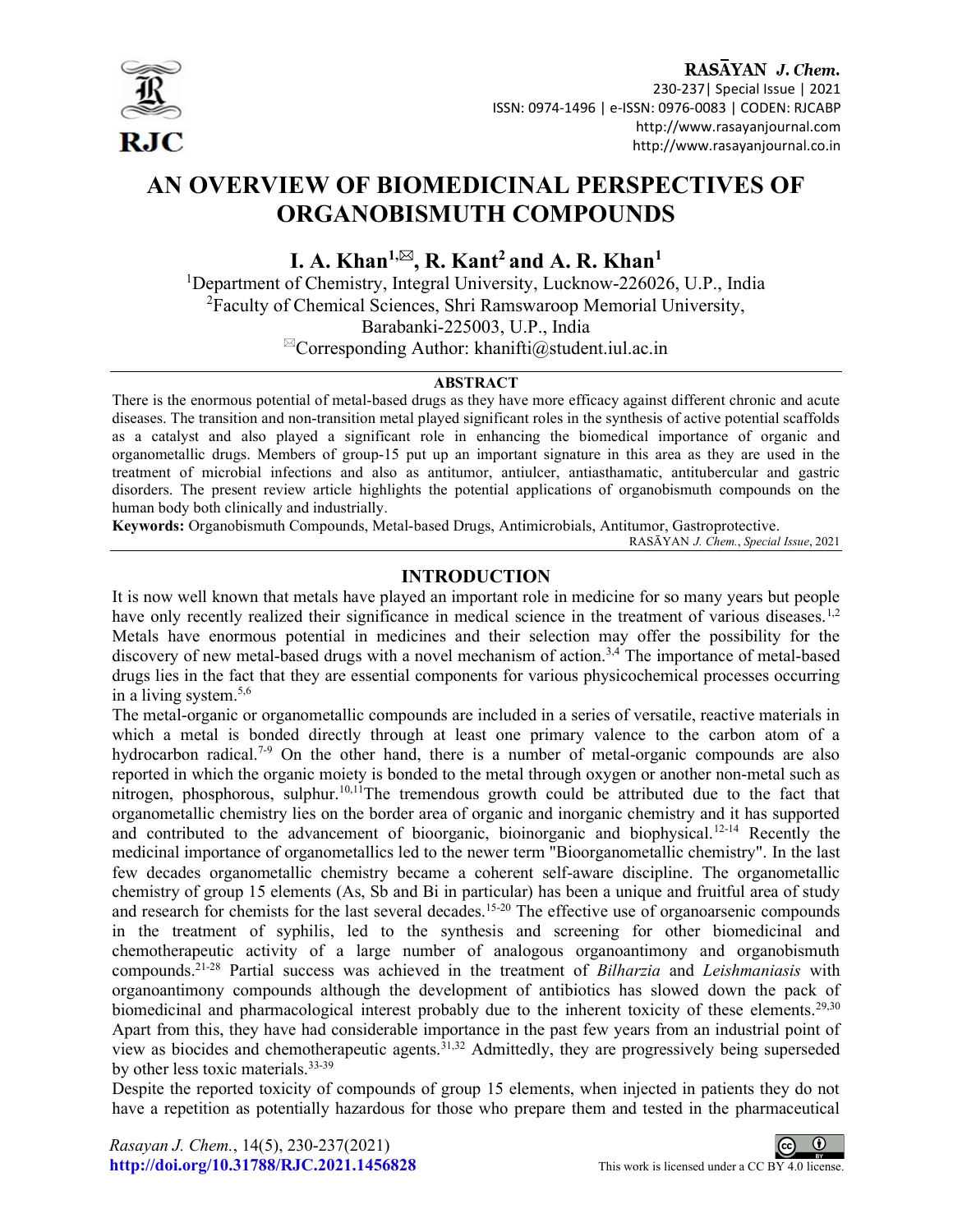industry as potential drugs.<sup>40</sup> The extensive chemical, biochemical, biomedicinal and pharmacological studies of bismuth compounds have enabled the medical applications of clinically used bismuth compounds to be extended.<sup>41</sup>

Bismuth in the oxidation state of +3 behaves like a Lewis acid when bonded to an electronegative atom, because of this Lewis acid property it is used as an important catalyst for various industrial applications. Due to the Lewis acidic nature of the bismuth(III) center, additional intra- and inter-molecular bonds can develop and thereby result in extended coordination structures (coordination number is 3 to 10). Example bismuth nitrate pentahydrate,  $[BiNO_3)_3.5H_2O]$  exhibits a ten coordinate geometry around the bismuth(III) center compounds of bismuth  $(IV)^{42}$  may also exist. The compounds of bismuth (V)-alkali metal bismuthates are known only in the solid-state. The ions of bismuth  $(V)$  do not exist in the solution.<sup>43</sup> There is also a single report of Bi (I) complex in the solution obtained by dissolving metallic Bi in concentrated hydrochloric acid however; this solution is reported to be unstable.<sup>44</sup> In three coordinate triaryl and alkyl bismuth (III) compounds, the Bi (III) center obeys the octet rule resulting in trigonal pyramidal coordination geometry, which is in agreement with the valence shell electron pair repulsion theory.

Bismuth compounds offer potential in gastroprotection and cancer therapy not only directly but also by indirectly reducing the side-effect of the clinically used antiulcer and anticancer drugs. The high effectiveness and low toxicity of bismuth drugs to treat gastrointestinal diseases are due to their antimicrobial activities. It is to observe recently that bismuthines can do better due to the generation of reactive oxygen species, which help in the treatment of cancer and other acute diseases.<sup>45-50</sup>

#### Organobismuth as Antimicrobials

The organobismuth compounds have attracted attention owing to their microbiological and material utility for more than 200 yrs.<sup>51-54</sup> It was found that organobismuth compounds were active against the treatment of gastrointestinal disorders like dyspepsia, diarrhea and peptic ulcers by inhibiting E. coli.<sup>55-61</sup> A group recently synthesized a series of organobismuth compounds which show potent antimicrobial activity against fungus and bacterial culture responsible for human pathogenic disease.<sup>62</sup> The salts of organobismuth compounds, such as colloidal bismuth subsalicylate (CBS), bismuth subcitrate (BSC) and ranitidine bismuth citrate (RBC) are now common for controlling bacterial and fungal infections.<sup>63</sup> The recent demonstrations have shown that these salts are useful for *Helicobacter pylori* eradication therapy (Helicobacter pylori are now well known for the formation of a gastrointestinal ulcer in Human beings and organobismuth compounds are the only cure against this bacteria) $64-66$  and has promoted the antibacterial and antifungal studies of various organobismuth compounds.<sup>67-69</sup> Some investigators have synthesized a lot of organobismuth compounds which might have the highest antimicrobial activity.<sup>70-73</sup>

#### Organobismuth as Antitumor

The synergic administration of cis-platin and bismuth compounds is known to reduce the toxic side effects of cis-platin, an effect that may be traced to the increased production of metallothionein induced by bismuth compounds.<sup>74-76</sup> The  $\alpha$ -particle emitting bismuth compounds show potential as radio therapeutic agents.77-80 The organobismuth compounds are extremely potent cytotoxic agents when attached to a monoclonal antibody as these can target leukemia, lymphoma and other tumors.<sup>81</sup> Against this background, it is perhaps a little surprising that there have been relatively fewer studies on the antitumor activity of bismuth compounds. The other studies reported the cytotoxicity and antitumor activity of a range of bismuth compounds including organobismuth compounds. It was postulated that activity might be related to partially hydrolyzed species and therefore the inactive Ph3Bi could be traced to its insolubility in an aqueous solution.<sup>82</sup>

## Organobismuth as Gastroprotective Agents

Bismuth therapy has shown efficacy against two major gastrointestinal disorders that is peptic ulcer disease and diarrhea.83-85 In peptic ulcer disease it is as effective as the H2-receptor antagonists and offers a lower rate of relapse. In recent studies, bismuth compounds have been used with conventional antibiotics, producing elimination of the organism, histological improvement, and amelioration of

231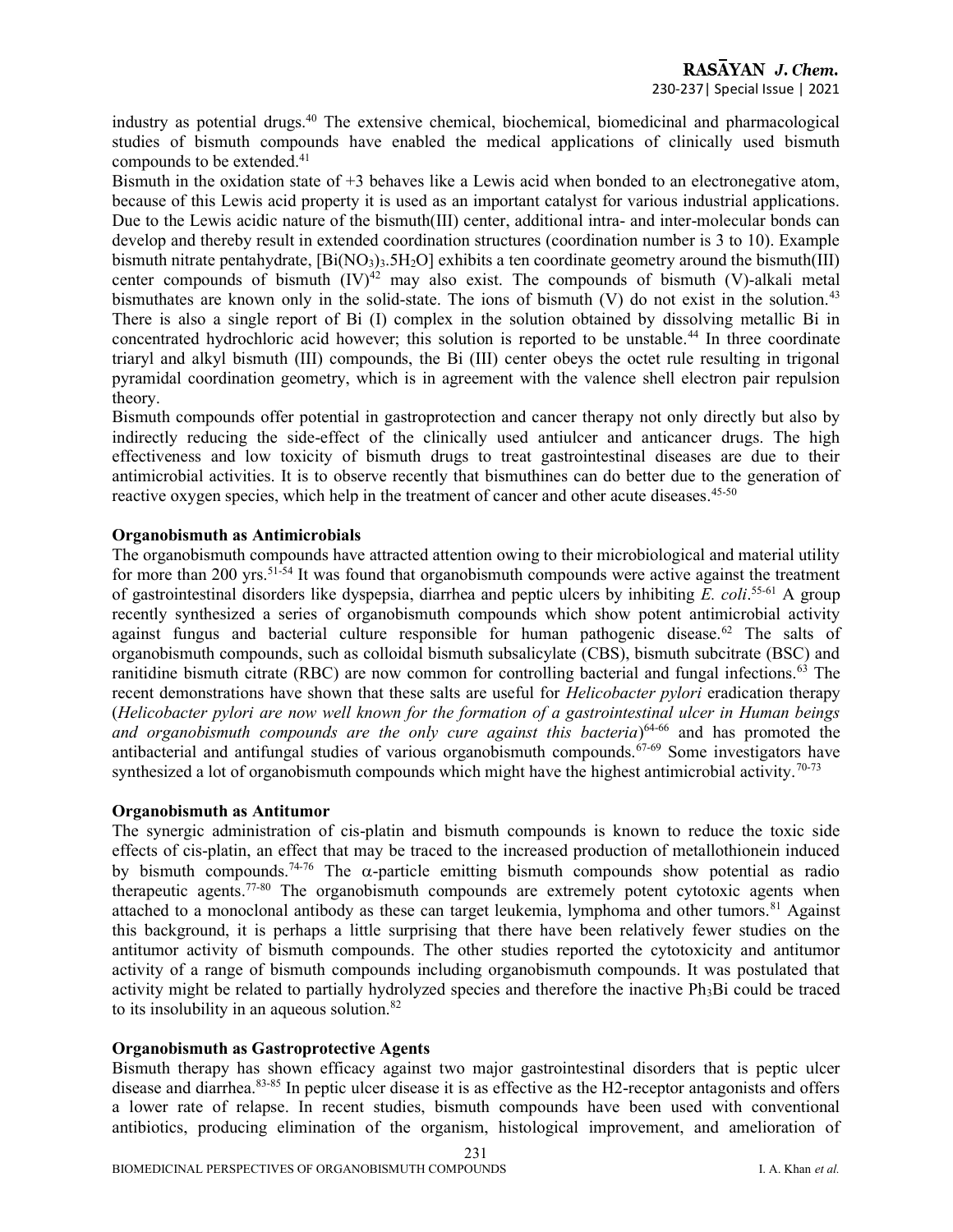symptoms for periods longer than one year.<sup>86,87</sup> Bismuth subsalicylate has shown modest efficacy in treating traveler's diarrhea and acute and chronic diarrhea in children and it is effective prophylactically for traveler's diarrhea.88-95 In the recent past, it was reported by some researchers that organobismuth compounds like amides, derivatives of amides, isatins and their derivatives, caroboxylates and some other complexes of bismuth play an important/potent role in gastric disorder and use as a gastroprotective agent and effective against  $H.$  pylori.<sup>96</sup>

#### Eradication Therapy

Eradication of H. pylori is the less expensive approach for curing ulcer disease,  $97$  it also helps in the healing of both duodenal and gastric ulcers. Eradication also results in a dramatic decrease of relapse rate and maintains protein concentration in the stomach to normal. It also eliminates the need for maintenance therapy.<sup>98</sup> H. pylori infection is associated with gastric carcinogenesis and eradication can reduce the lifetime risk of gastric cancer. Recommendation of H. pylori eradication is given for those patients who were suffering from PUD, gastric MALT lymphoma, atrophic gastritis, after gastric cancer resection, first-degree relative patients of gastric cancer, investigated non-ulcer dyspepsia, users of NSAIDs, unexplained iron deficiency anemia etc. A different regimen of drugs including different categories of antibiotics, proton pump inhibitors, bismuth-based drugs etc. are available for the eradication of H. pylori. 99



Fig.-1: Reported Structures of Drugs in H. pylori eradication

## Failure in Eradication Therapy

The failure in eradication therapy of  $H$ . pylori is observed due to major reasons like (a) Rapid metabolism of PPI; (b) Antibiotic resistance, most commonly used antibiotic is Clarithromycin, which develops resistance but is unevenly distributed worldwide and there resistance rates are higher in developed countries than in developing countries. Another important antibiotic used is levofloxacin for which resistance is also of concern. The development of resistance to these two important antibiotics can decrease the standard level of eradications from 90% to less. Other antibiotics used are metronidazole, amoxicillin, tetracycline and rifampicin etc. Greater consumption of these antibiotics may also develop resistance which may result in decreased eradication rates. (c) Failure also results due to the lack of patient compliance due to non-avoidable side effects of drugs. (d) Behind this H. pylori can assume a resting coccoid form that is not susceptible to antibiotic treatment. H. pylori may be remains in a protective environment like the stomach mucus layer or even inside the epithelial cells so that they were not affected by drugs also. So, finding an alternative drug therapy that overcomes these problems is necessary. Various alternatives like plant material,<sup>100</sup> probiotics,<sup>101</sup> peptides,<sup>102</sup> polysaccharides,<sup>103</sup> microorganisms vaccines<sup>104</sup> and many more are explored. In this context organobismuth drugs also exerts an important role through a different mechanism of action like binding to proteins and enzymes interacting networks which provide prevention of H. pylori associated diseases. So, it is required to explore more about organobismuth drugs which improve their solubility and other pharmacokinetic and pharmacodynamics properties so that they can be easy to use.

## Alternative therapies of Organobismuth

Bismuth containing triple or quadruple therapy is an alternative first choice of treatment for H. pylori infection<sup>105</sup> because these are safe and exert local effects<sup>106</sup> and resistance towards bismuth drugs has not been reported yet<sup>107</sup> for *H. pylori* or any other pathogenic microorganism. Bismuth can act as an antimicrobial agent toward H. *pylori* by suppressing them but do not eliminate it properly when

232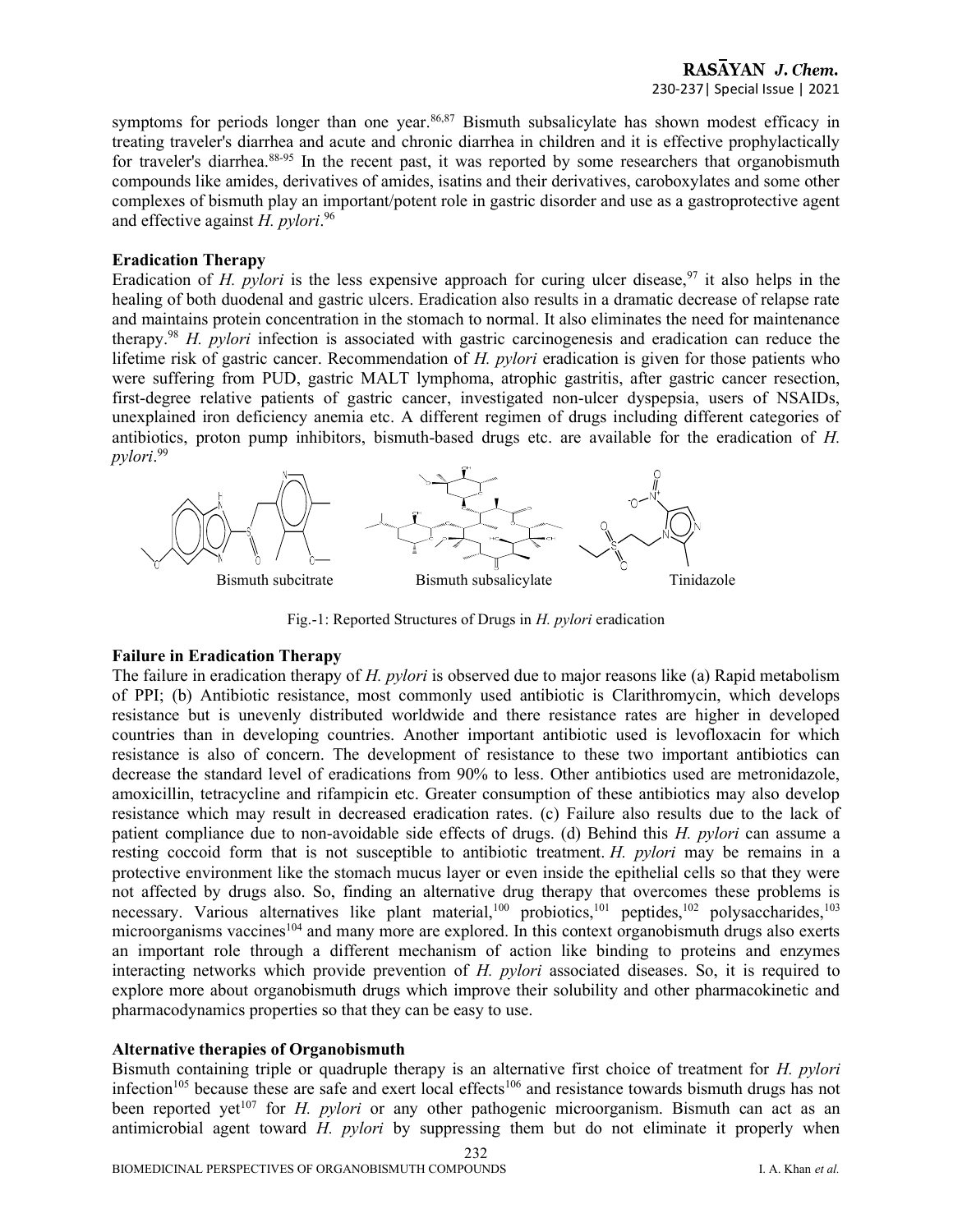# RASAYAN J. Chem. 230-237| Special Issue | 2021

administered with antibiotics provide synergistic effects to the antibiotics. So, use of these drugs may also reduce the resistance risk of other co-administered antibiotics like clarithromycin, metronidazole etc. and slow down the relapse rate of H. *pylori* infection also. A number of different bismuth based preparations are available, such as colloidal bismuth subcitrate<sup>108</sup> (CBS-it used for dyspepsia, duodenal ulcer, gastric ulcer), bismuth subsalicylate (BSS-used for Traveler's diarrhea, dyspepsia, *H. pylori*), bismuth-subnitrate (for gastric disorders, constipation, irritable colon), the newer ranitidine bismuth citrate<sup>109,110</sup> (RBC-for *H*. pylori, duodenal ulcer, gastric ulcer). In addition, many new bismuth compounds with different structures and activities as well as bismuth nanotubes have been synthesized and are active toward the eradication of H. pylori by exerting different mechanism of actions. No single report of bismuth intoxication has appeared probably due to the low dosage (below 0.5  $g$ /day) of bismuth used and its application in the colloidal form that reduced its absorption from the gut and excluded potential neurotoxicity.<sup>111</sup> In serum bismuth form strong complexes with lactoferrin and transferrin and this is also an important factor for low toxicity.<sup>112</sup> Bismuth containing medicaments are available in form of colloidal suspensions, ointments, injectables, liquids, salves and tablets.

#### Mechanisms of Action

Bismuth disrupts multiple biological pathways of H. pylori like tricarboxylic acid cycle, cell redox homeostasis, nickel homeostasis, protein folding and iron homeostasis.<sup>113-115</sup> The mechanisms of bismuth action against  $H.$  pylori have been reviewed and it is assumed that it may produce antimicrobial action by different complex mechanisms like- Inhibition of various enzymes produced by H. pylori including urease, alcohol dehydrogenase (ADH), fumarase reductase, fumarase and proteases such as pepsin and phospholipase C &  $A2^{116,117}$  which affects the local environment of the organism for its growth, inhibition of adhesion of H. pylori to surface epithelial cells<sup>118</sup>, inhibition of ATP synthesis<sup>119</sup>, inhibition of protein, cell wall synthesis and membrane function<sup>120</sup> through the complex formation and a reduction in capsular polysaccharide production.<sup>121</sup>On the other side, it is also assumed that it inhibits gastric acid secretion<sup>122</sup> and provides cytoprotective<sup>123</sup> like properties which result in ulcer healing.

# ACKNOWLEDGMENT

The authors are thankful to the Vice-Chancellor and Head Department of Chemistry, Integral University for providing all the necessary facilities related to the present work (Manuscript Communication Number: IU/R & D/2021-MCN0001225) and the Vice-Chancellor, SRM University, Barabanki for providing the valuable support for the research work.

## **REFERENCES**

- 1. S. Singh, S. M. Hassan, R. Kant, Chronicles of Pharmaceutical Sciences, 2(5)(2018).
- 2. R. Kant, A. Bhatt, K. Srivastava, Chemical Biology Letters, 6(2), 55(2019).
- 3. F. K. Ojebuoboh, Review of Extractive Metallurgy, 44(4), 46(1992), https://doi.org/10.1007/BF03222821
- 4. A. V. Naumov, Russian Journal of Non Ferrous Metals, 48, 10(2007).
- 5. F. Habashi, Bismuth, Physical and Chemical Properties. In: R.H. Kretsinger, Uversky V.N., Permyakov E.A. (eds) Encyclopedia of Metalloproteins, Springer, New York, NY, (2013).
- 6. F. A. Cotton, G. Wilkinson, C. A. Murillo, M. Bochmann, Advanced Organic Chemistry, New York John Wiley and Sons, Inc., (1999).
- 7. A. I. Busev, V. G. Tiptsova, V. M. Ivanov, Handbook of the Analytical Chemistry of Rare elements, Ann Arbor - Hunphrey Science Publishers, Ann Arbor, (1970).
- 8. S. Ulvenlund, L. A. Bengtsson, Acta Chemica Scandinavica, 48, 635(1994), https://doi.org/10.3891/acta.chem.scand.48-0276
- 9. Bhatki, K. S. Radiochemistry of bismuth, Springfield Press: USA, 1977.
- 10. K. L. Cheng, Analytical Chemistry, 26(12), 1977(1954), https://doi.org/10.1021/ac60096a036
- 11. S. Raoot, K. N. Raoot, *Talanta*, 32(10),1011(1985), https://doi.org/10.1016/0039-9140(85)80225-3
- 12. B. R. Sant, E. T. Varkey, Fresenius' Zeitschriftfür Analytische Chemie, 159(6), 427(1958).
- 13. M. M. P. Muir, C. E. Robbs, Journal of the Chemical Society, Transactions., 41, 1(1882), https://doi.org/10.1039/CT8824100001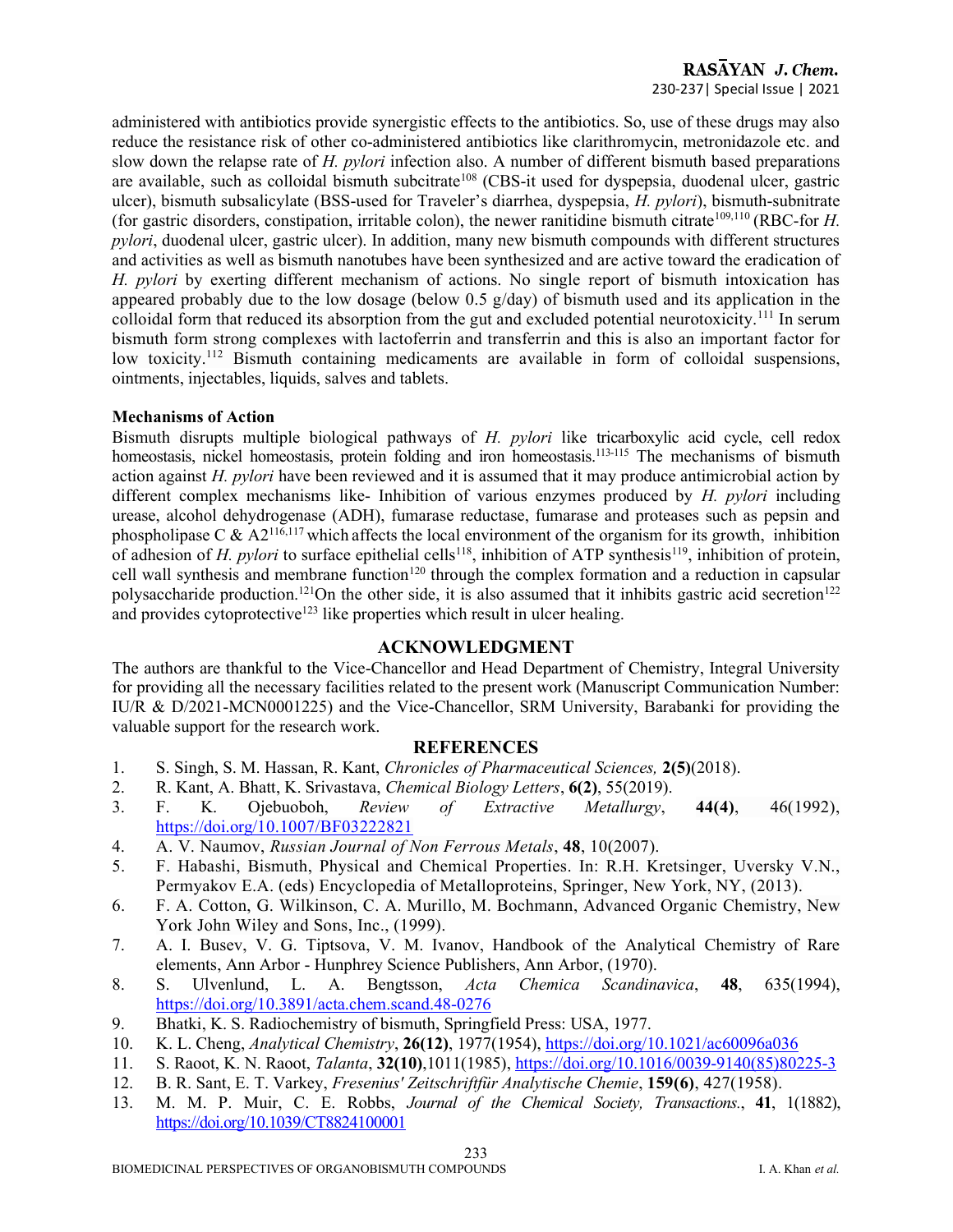- 14. N. M. Lisicki, D. F. Boltz, Analytical Chemistry, 27(11), 1722(1955).
- 15. R. B. Willis, J. S. Fritz, Talanta, 21(5), 347(1974), https://doi.org/10.1016/0039-9140(74)80124-4
- 16. S. R. Phule, H. R. Aher, S. R. Kuchekar, Springer, 209(2011).
- 17. S. Y. Mudi, M. T. Usman, S. Ibrahim, American Journal of Chemistry and Applications, 2(6), 151, (2015).
- 18. Suzuki, H.; Matano, Y.; Organobismuth Chemistry. Elsevier: New York, (2001).
- 19. Bailar, J. C.; EmeIeus, H. J.; Nyholm, R.; Trotman, A. F –Dickenson; Comprehensive Inorganic, Chemistry Pergamon Press: New York, (1973).
- 20. X. Du, S. Tsai, D. L. Maslov, A. F. Hebard, Physics Review Letters, 94, 166601(2005), https://doi.org/10.1103/PhysRevLett.94.166601
- 21. M. Postel, E. Duñach, Coordination Chemistry Review, 155, 127(1996).
- 22. Suresh and J. S. Sandhu, Rasayan Journal of Chemistry, 4(1), 73(2011).
- 23. N. Yang, H. Sun, Coordination Chemistry Reviews, 251, 2354(2007).
- 24. M. Mehring, Coordination Chemistry Reviews, 251,974(2007).
- 25. P. J. Sadler, H. Li, H. Sun, Coordination Chemistry Reviews, 185/186, 689(1999).
- 26. H. Sun, P. J. Sadler, Topics Biological Inorganic Chemistry, 2, 159(1999).
- 27. S. Pourshahrestani, I. Mohammadpoor-Baltork, M. Moghadam, S. Tangestaninejad, A. R. Khosropour, V. Mirkhani, Journal of the Iranian Chemical Society, 12(4), 573(2015), https://doi.org/10.1007/s13738-014-0514-7
- 28. A. D. Bailey, A. R. Baru, K. K. Tasche, R. S. Mohan, Tetrahedron Letters, 49, 691(2008).
- 29. M. M. Alam, R.nVarala. S. R. Adapa, Synthetc Communications, 33, 3035(2003), https://doi.org/10.1081/SCC-120022464
- 30. S. S. Garje, V. K. Jain, Coordination Chemistry Reviews, 236, 35(2003), https://doi.org/10.1016/S0010-8545(02)00159-5
- 31. M. J. Spafford, J. E. Christensen, M. G. Huddle, J. R. Lacey, R. S. Mohan, Australian Journal of Chemistry,61(6), 419(2008), https://doi.org/10.1071/CH08109
- 32. L. Yu, Y. Q. Ma, G. C. Wang, H. B. Song, H. G. Wang, J. S. Li, J. R. Cui, R. Q. Wang, Applied Organometallic Chemistry, 18, 187, (2004), https://doi.org/10.1002/aoc.668
- 33. N. V. Kirija, S. V. Pasenoka, Y. L. Yagupolskiia, W. Tyrrab, D. Naumann, Journal of Fluorine Chemistry, 106, 217(2000).
- 34. Sigma-Aldrich Chemical Co. Catalog, (2009-10).
- 35. C. Elschenbroich, Organometallics (3rd edition), Weinheim: Wiley-VCH(2006).
- 36. N. Bertazzi, G. Alonzo, A. Silvestru, G. Consiglio, Journal of Organometallic Chemistry, 37, 281(1972), https://doi.org/10.1016/S0022-328X(00)96025-X
- 37. K. Feham, A. Benkadari, A. Chouaih, A. Miloudi, G. Boyer, D. Abed, Crystal Structure Theory and Application, 2, 28(2013), https://doi.org/10.4236/csta.2013.21004
- 38. J. S. Li, Y. Q. Ma, L. Yu, J. R. Cui, R. Q.Wang, Synthesis Reactivity of Inorganic and Metal-Organic Chemistry, 32(3), 583(2002).
- 39. G.O. Doak, L.D. Freedman, Organometallic Compounds of Arsenic, Antimony and Bismuth, Wiley Interscience, New York, (1970).
- 40. E. Jr. Maslowsky, Journal of Organometalic Chemistry, 70, 153(1974), https://doi.org/10.1016/S0022-328X(00)87050-3
- 41. T. Ooi, R. Goto, K. Maruoka, Journal of American Chemical Society, 125, 10494(2003), https://doi.org/10.1021/ja030150k
- 42. X.W. Zhang, J. Xia, H. W. Yan, S. L. Luo, S. F. Yin, C. T. Au, W. Y. Wong, Journal of Organometallic Chemistry, 694, 3019(2009), https://doi.org/10.1016/j.jorganchem.2009.05.003
- 43. P. Sharma, A. Cabrera, N. Rosas, J. L. Arias, A. Lemus, M. Sharma, S. Hernández, J. L.Z. Garcia, Anorg. Allg. Chem., 626, 921, (2000), https://doi.org/10.1021/ic801445m
- 44. X.W. Zhang, R. H. Qiu, N.Y. Tan, S. F. Yin, J. Xia, S. L. Luo, C. T. Au, Tetrahedron Letters,51, 153, (2010), https://doi.org/10.1016/j.tetlet.2009.10.104
- 45. Y. Matano, Y. Aratani, T. Miyamatsu, H. Kurata, K. Miyaji, S. Sasako, H. Suzuki, Journal of Chemical Society Perkin Transaction, 1, 2511(1998), https://doi.org/10.1039/A802915F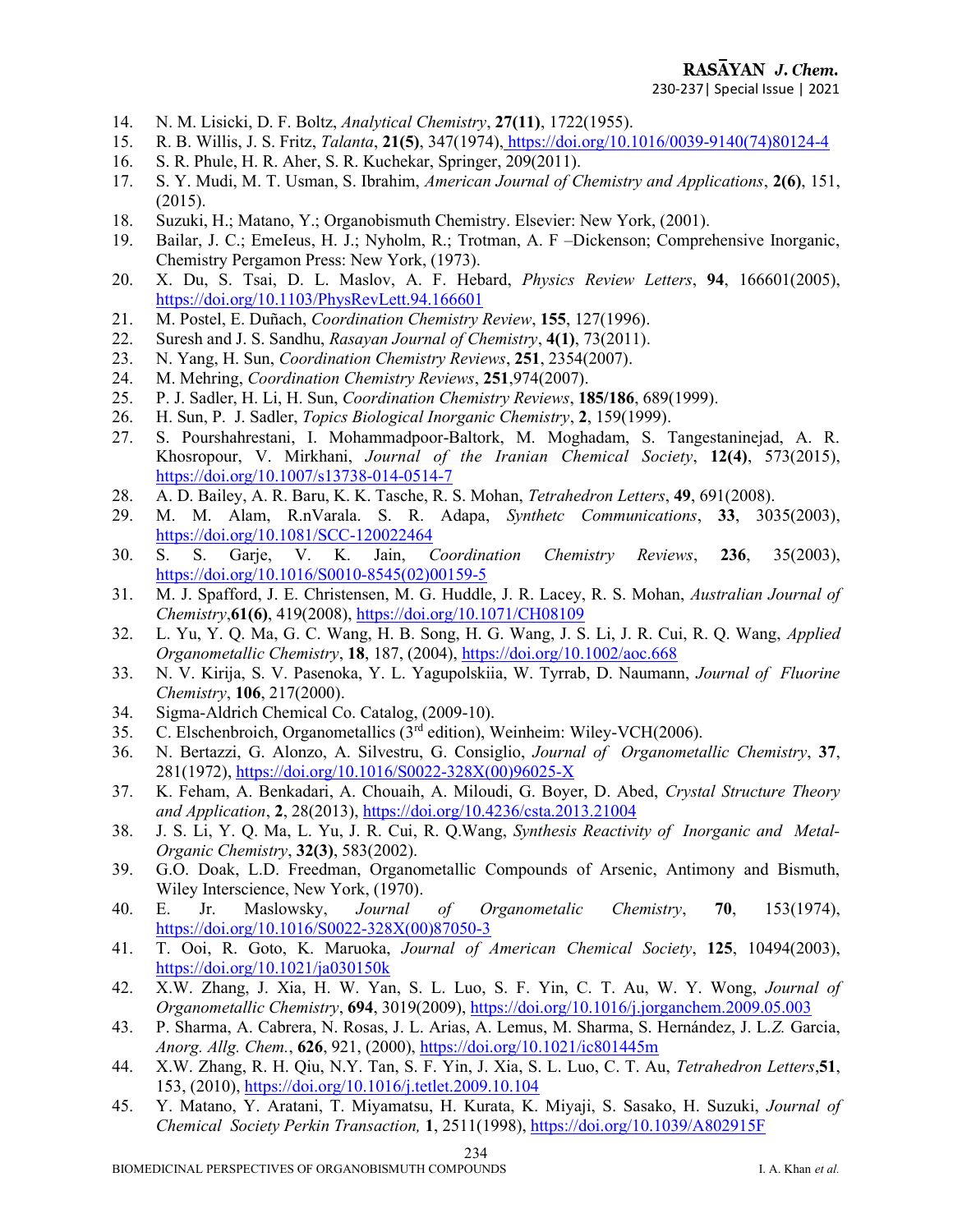- 46. A. Gagnon, M. St-Onge, K. Little, M. Duplessis, F. Barabé, Journal of American Chemical Society, 129, 44(2007), https://doi.org/10.1021/ja0676758
- 47. J. P. Finet, A.Y. Fedorov, Journal of Organometallic Chemistry, 691, 238(2006).
- 48. S. Shimada, J. Maruyama, Y. K. Choe, T. Yamashita, Chemical Communication, 78, 6168, (2021), https://doi.org/10.1039/d1cc02538d
- 49. R. H. Qiu, S. F. Yin, X. W. Zhang, J. Xia, X. H. Xu, S. L. Luo, Chemical Communication, 36, 4759, (2009), https://doi.org/10.1039/B911337A
- 50. Y. Matano, H. Nomura, H. Suzuki, M. Shiro, H. Nakano, Journal of American Chemical Society, 123, 10954(2001), https://doi.org/10.1021/ja003623l
- 51. A.V. Bolshakov, O.G. Ganina, A.S. Shavirin, Y. A. Kurskii, J. P. Finet, A.Y. Fedorov, Tetrahedron Letters, 43, 8245(2002), https://doi.org/10.1016/S0040-4039(02)02034-8
- 52. Z. P. Zhan, J. L. Yu, W. Z. Yang, Synthetic Communication, 36, 1373(2006), https://doi.org/10.1081/00397910600566336
- 53. S. Samajdar, F. F. Becker, B. K. Banik, Synthetic Communication, 31, 2691(2001), https://doi.org/10.1081/SCC-100103330
- 54. Y. J. Lee, T. H. Chan, Canadian Journal of Chemistry, 81, 1406(2003), https://doi.org/10.1139/v03-142
- 55. M. Postel, E. Dunach, Journal of Molecular Catalysis A: Chemical, 208(1-2), 135(2004), https://doi.org/10.1016/S1381-1169(03)00539-9
- 56. B. Boyer, E. Keramane, J. P. Roque, A. A. Pavia, Tetrahedron Letters, 41(16), 2891(2000), https://doi.org/10.1016/S0040-4039(00)00304-X
- 57. F. Shen, S. Tyagarajan, D. Perera, S. W. Krska, P. E. Maligres, M. R. Smith, R. E. Maleczka Jr., Organic Letters, 18(7), 1554(2016), https://doi.org/10.1021/acs.orglett.6b00356
- 58. Q. P. Wu, M. X. Zhou, X. D. Xi, Di. Song, Y. Wang, H. X. Liu, Y. Li, Q. Zhang, Tetrahedron Letters, 49(17), 2714(2008), https://doi.org/10.1016/j.tetlet.2008.02.163
- 59. N. M. Leonard, L. C. Wieland, R. S. Mohan, Tetrahedron, 58, 8373(2002), https://doi.org/10.1016/S0040-4020(02)01000-1
- 60. A. R. Khosropour, I. Mohammadpoor-Baltork, H. Ghorbankhani, Catalytic Communication, 7, 713(2006), https://doi.org/10.1016/j.catcom.2006.02.001
- 61. G. Le Rouzo, M. Morel-Grepet, J. P. Simonato, Journal of Chemical Research, S, 521, (2006).
- 62. A. Orita, C. Tanahashi, A. Kakuda, J. Otera, Angew Chemistry International Edition, 39, 2877(2000), https://doi.org/10.1021/ja056334b
- 63. A. L. Reese, K. McMartin, D. Miller, P. P. Wickham, Journal of Organometallic Chemistry, 38, 764(1973).
- 64. S. Samadjar, F. F. Becker, B. K. Banik, Synthetic Communication, 31, 2691(2001), https://doi.org/10.1081/SCC-100105397
- 65. S. K. De, R. A. Gibbs. Tetrahedron Letters, 45, 7407(2004), https://doi.org/10.1016/j.tetlet.2004.08.071
- 66. S. B. Patil, R. P. Bhat, V. P. Raje, S. D. Samant, Synthetic Communication, 36, 525(2006), https://doi.org/10.1080/00397910600943832
- 67. M. Postel, E. Dunach, Coordination Chemistry Reviews, 155, 127(1996), https://doi.org/10.1016/S0010-8545(96)90178-2
- 68. V. L. Boisselier, E. Duñach, M. Postel, Journal of Organometallic Chemistry, 482(1-2), 119, (1994), https://doi.org/10.1016/0022-328X(94)88209-6
- 69. V. F. Shamrai, Inorganic Materials: Applied Research, 4(4), 273(2013).
- 70. W. Horn, I. Foldvari, C. Denz, Journal of Physics D: Applied Physics, 41, 224006(2008), https://doi.org/10.1063/1.4933097
- 71. M. Mallahi, A. Shokuhfar, M. R. Vaezi, A. Esmaeilirad, V. Mazinani, American Journal of Engineering Research, 3(4), 162(2014)
- 72. L. Fei, J. Yuan, Y. Hu, C. Wang, J. Wu, Y. Wang, Growth Diseases, 11(4), 1049(2011)
- 73. M. R. Silva, L. H. Dall'Antonia, L. V. A. Scalvi, D. I. Santos, L. O. Ruggiero, A. Urbano, Journal of Solid State Electrochemistry, 16, 3267(2012), https://doi.org/10.1007/s10008-012-1765-9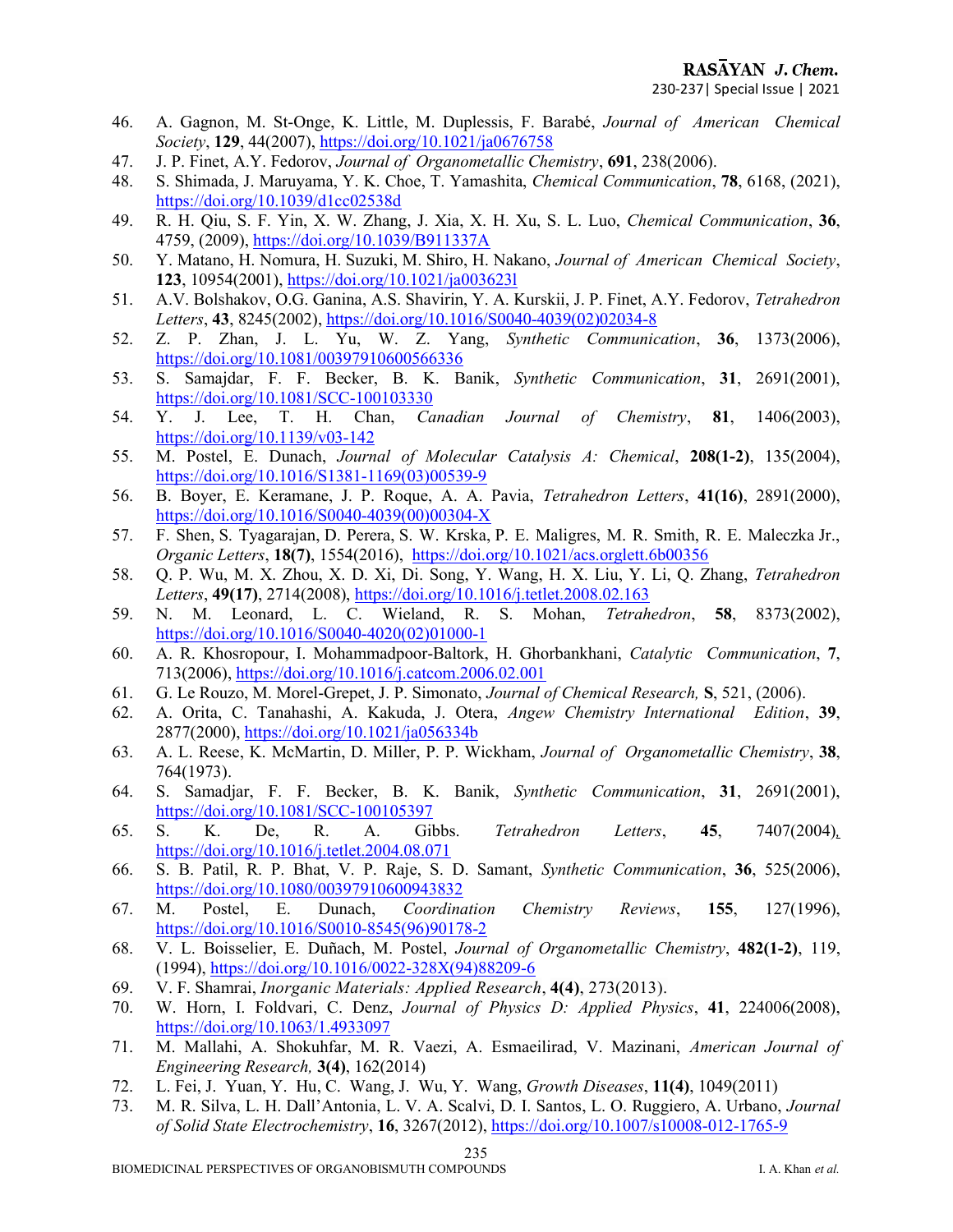- 74. G. Yingana, Y. Xia, M. Fengyan, L. Kexin, X. Lei, Y. Xing, G. Yihang, Applied Surface Science 256, 2215(2010), https://doi.org/10.1016/j.apsusc.2009.09.076
- 75. Y. Wenzong, W. Wenzhong, Z. Lin, S. Songmei, Z. Ling, Journal of Hazard Materials, 173, 194(2010), https://doi.org/10.1016/j.jhazmat.2009.08.068
- 76. A. Zarycka, A. Lisińska-czekaj, J. Czuber, T. Orkisz, J. Ilczuk, D. Czekaj, Materials Science-Poland, 23(1), 167(2005)
- 77. G. Huang, J. Jian, R. Lei, B. Cao, Materials Letters, 179, 198(2016)
- 78. A. Giani, A. Boulouz, F. Pascal-Delannoy, A. Foucaran, A. Boyer, Materials Sciences Engineering B, 64, 19(1999)
- 79. A. Giani, A. Boulouz, F. Pascal-Delannoy, A. Foucaran, A. Boyer, Thin Solid Films, 315, 99(1998), https://doi.org/10.1016/S0040-6090(99)00335-1
- 80. O. C. Monteiro, H. I. S Nogueira, T. Trindade, Chemical Materials, 13(6), 2103(2001), https://doi.org/10.1021/cm000973y
- 81. F. Ignatious, A. Sein, Y. Delaviz, I. Cabasso, J. Smid, Polymer, 33(8), 1724(1992)
- 82. Y. Delaviz, Z. X. Zhang, I. Cabasso, J. J. Smid, Applied Polymer Science 40, 835(1990)
- 83. F. Ignatious, Y. Delaviz, I. Cabasso, J. Smid, Integration of Fundamental Polymer Science and Technology, 5, 400, (1991)
- 84. F. Ignatious, A. Sein, Y. Delaviz, I. Cabasso, J. Smid, Polymer, 33(8), 1724(1992)
- 85. F. Marandi, I. Pantenburg, G. Meyer, Journal of Chemistry, Article ID 845810, 5 Pages, (2013) https://doi.org/10.1155/2013/845810
- 86. H. R. Kricheldorf, Chemical Review, 109(11), 5579(2009), https://doi.org/10.1021/cr900029e
- 87. N. Jacquel, F. Freyermouth, F. Fenouillot, A. Rousseau, P. Pascault, Journal of Polymer Science A. 49, 5301(2011), https://doi.org/10.1002/pola.25009
- 88. A. M. Florea, D. Büsselberg, Cancers, 3, 1351(2011), https://doi.org/10.3390/cancers3011351
- 89. M. J. Piccart, J. M. Nogaret, L. Marcelis, H. Longrée, *Journal of the National Cancer Institute*, 82(8), 703(1990), https://doi.org/10.1093/jnci/82.8.703
- 90. A. S. Levinson, Journal Chemical Education, 54(2), 98(1977)
- 91. M. Marek Konop, T. Damps, A. Misicka, L. Rudnicka, Journal of Nanomaterials, Article ID 7614753, 1, (2016)
- 92. T. F. Yeh, R. S. Pildes, H. V. Firor, Clinical Toxicology, 13(4), 463(1978)
- 93. M. J. Holroyde, C. Yeakle, S. Pepple, Gastroenterology, 86, 1116A40(1984)
- 94. S. J. Konturek, T. Radecki, I. Piastucki, T. Brzozowski, D. Drozdowicz, Gut, 28, 201(1987)
- 95. S. Tanaka, P. H. Guth, G. Pauben, J. D. Kaunitz, Gut, 39(2), 164(1996)
- 96. W. Li, L. Jin, N. Zhu, Journal of American Chemical Society, 125, 12408(2003), https://doi.org/10.1021/ja037019x
- 97. J.Koo, J. Ho, S.K. Lam, Gastroenterology, 82, 864(1982)
- 98. R. H. Philips, M. W. Whitehead, S. Lacey, Helicobacter, 5, 176(2000), https://doi.org/10.1046/j.1523-5378.2000.00028.x
- 99. D. M. Keogan, D. M. Griffith, Molecules, 19, 15258(2014), https://doi.org/10.3390/molecules190915258
- 100. R. Ge, Z. Chen, Q. Zhou, Metallomics, 4, 239(2012), https://doi.org/10.1039/c2mt00180b
- 101. H. Alkim, A. R. Koksal, S. Boga, I. Sen, C. Alkim, American Journal of Therapeutics, 24(6), e751 (2017), https://doi.org/10.1097/MJT.0000000000000389
- 102. J. R. Lambert, P. Midolo, Aliment Pharmacology Therapeutics, 11(1), 27(1997), https://doi.org/10.1046/j.1365-2036.11.s1.13.x
- 103. W. Beil, S. Bierbaum, K. F. Sewing, Pharmacology, 47,135(1993), https://doi.org/10.1016/s0049- 0172(10)80012-5
- 104. R. Stables, C. J. Campbell, N. M. Clayton, Aliment Pharmacology Therapeutics, 7, 237(1993), https://doi.org/10.1111/j.1365-2036.1993.tb00094
- 105. A. J. Wagstaff, P. Benfield, J. P. Monk, Drugs, 36, 132(1988)
- 106. J. P. Bader, Digestion, 37, 53(1987), https://doi.org/10.1159/000199559